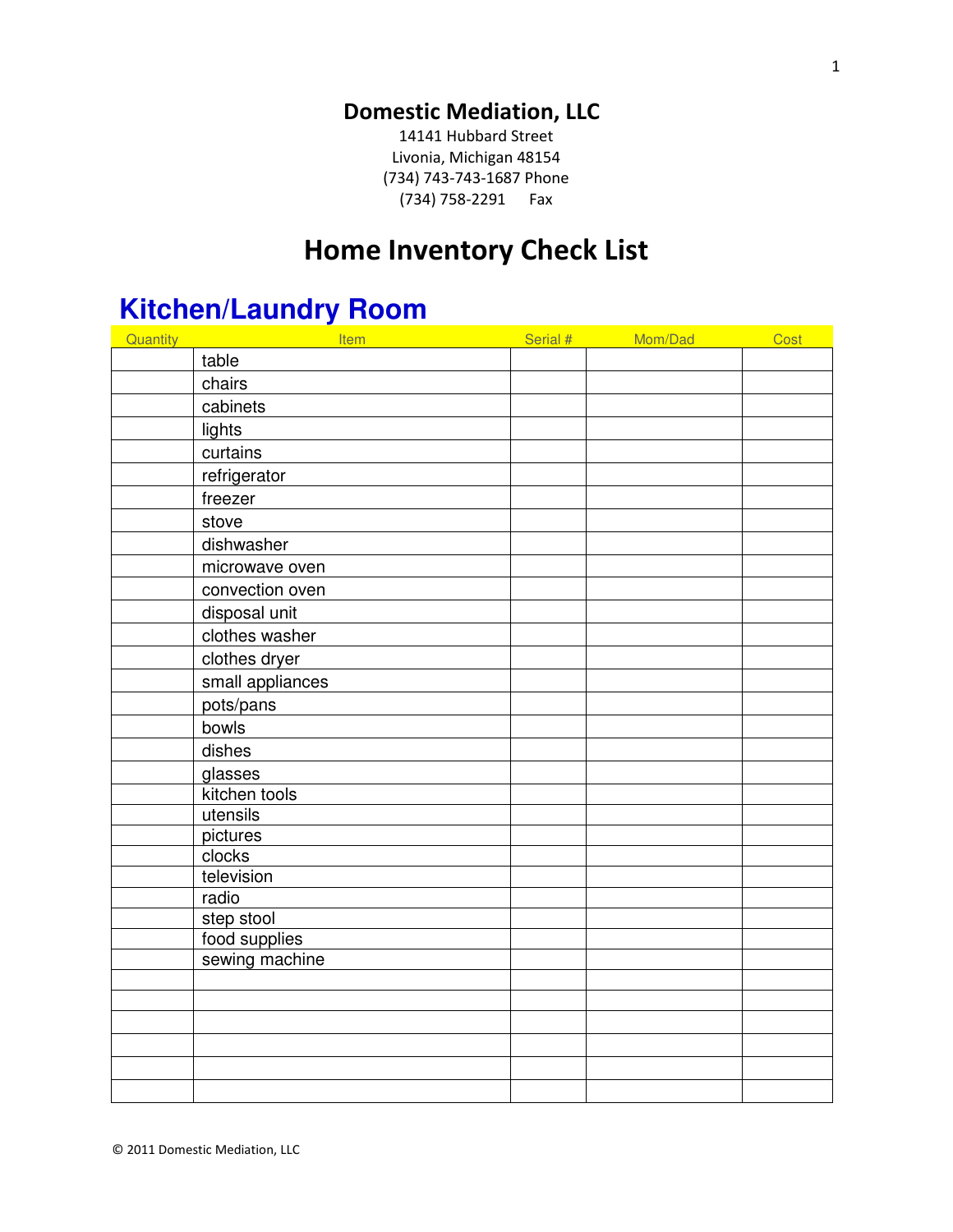## **Dining Room**

| Quantity | Item                     | Serial # | Mom/Dad | Cost |
|----------|--------------------------|----------|---------|------|
|          | carpet/rug               |          |         |      |
|          | curtains/drapes          |          |         |      |
|          | buffet                   |          |         |      |
|          | table                    |          |         |      |
|          | chairs                   |          |         |      |
|          | china cabinet            |          |         |      |
|          | china cabinet            |          |         |      |
|          | silverware               |          |         |      |
|          | crystal                  |          |         |      |
|          | tablecloths & napkins    |          |         |      |
|          | tea or coffee set        |          |         |      |
|          | clocks                   |          |         |      |
|          | lamps/fixtures           |          |         |      |
|          | wall hangings            |          |         |      |
|          | portable air conditioner |          |         |      |
|          |                          |          |         |      |
|          |                          |          |         |      |
|          |                          |          |         |      |
|          |                          |          |         |      |
|          |                          |          |         |      |
|          |                          |          |         |      |
|          |                          |          |         |      |
|          |                          |          |         |      |
|          |                          |          |         |      |
|          |                          |          |         |      |

## **Living Room/Family Room**

| Quantity | <b>Item</b>              | Serial # | Mom/Dad | Cost |
|----------|--------------------------|----------|---------|------|
|          | carpet/rugs              |          |         |      |
|          | curtains/drapes          |          |         |      |
|          | sofa                     |          |         |      |
|          | end table                |          |         |      |
|          | coffee table             |          |         |      |
|          | bookcase                 |          |         |      |
|          | chairs                   |          |         |      |
|          | pictures & wall hangings |          |         |      |
|          | desks                    |          |         |      |
|          | clocks                   |          |         |      |
|          | lamps                    |          |         |      |
|          | entertainment center     |          |         |      |
|          | television               |          |         |      |
|          | vcr                      |          |         |      |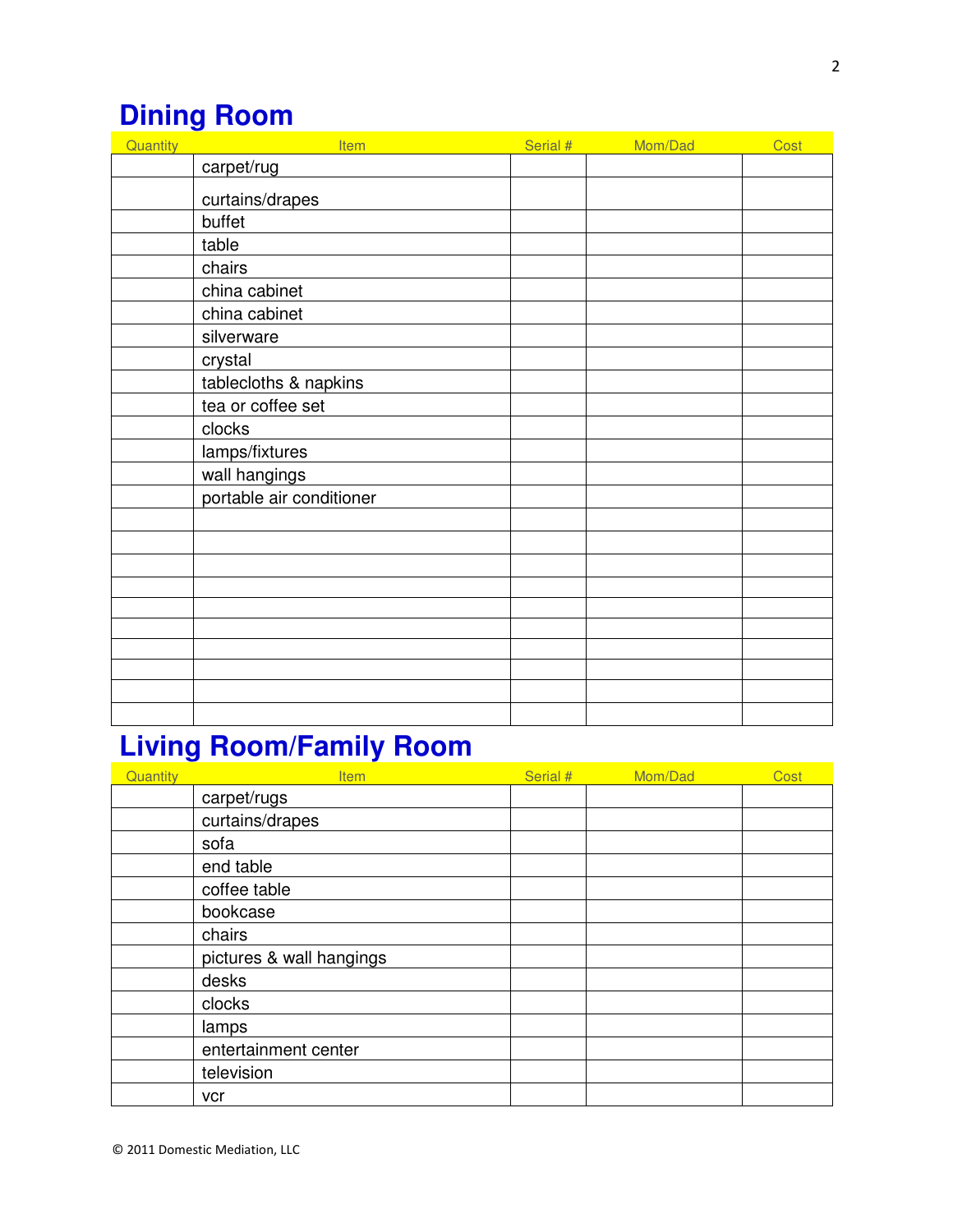| camcorder                 |  |  |
|---------------------------|--|--|
| cd player                 |  |  |
| stereo                    |  |  |
| radio                     |  |  |
| records/tapes/cds/dvds    |  |  |
| piano/musical instrument  |  |  |
| fireplace equipment       |  |  |
| plants/planters           |  |  |
| vases                     |  |  |
| mirrors                   |  |  |
| portable air conditioners |  |  |
|                           |  |  |
|                           |  |  |
|                           |  |  |
|                           |  |  |
|                           |  |  |
|                           |  |  |
|                           |  |  |
|                           |  |  |

### **Home Office/Den**

| Quantity | Item           | Serial # | Mom/Dad | Cost |
|----------|----------------|----------|---------|------|
|          | desk           |          |         |      |
|          | lamp           |          |         |      |
|          | table          |          |         |      |
|          | computer       |          |         |      |
|          | couch          |          |         |      |
|          | printer        |          |         |      |
|          | scanner        |          |         |      |
|          | fax machine    |          |         |      |
|          | cordless phone |          |         |      |
|          | tape recorder  |          |         |      |
|          | manuscripts    |          |         |      |
|          | bookcases      |          |         |      |
|          | books          |          |         |      |
|          | tables         |          |         |      |
|          | <b>lamps</b>   |          |         |      |
|          | radios         |          |         |      |
|          | rugs           |          |         |      |
|          |                |          |         |      |
|          |                |          |         |      |
|          |                |          |         |      |
|          |                |          |         |      |
|          |                |          |         |      |
|          |                |          |         |      |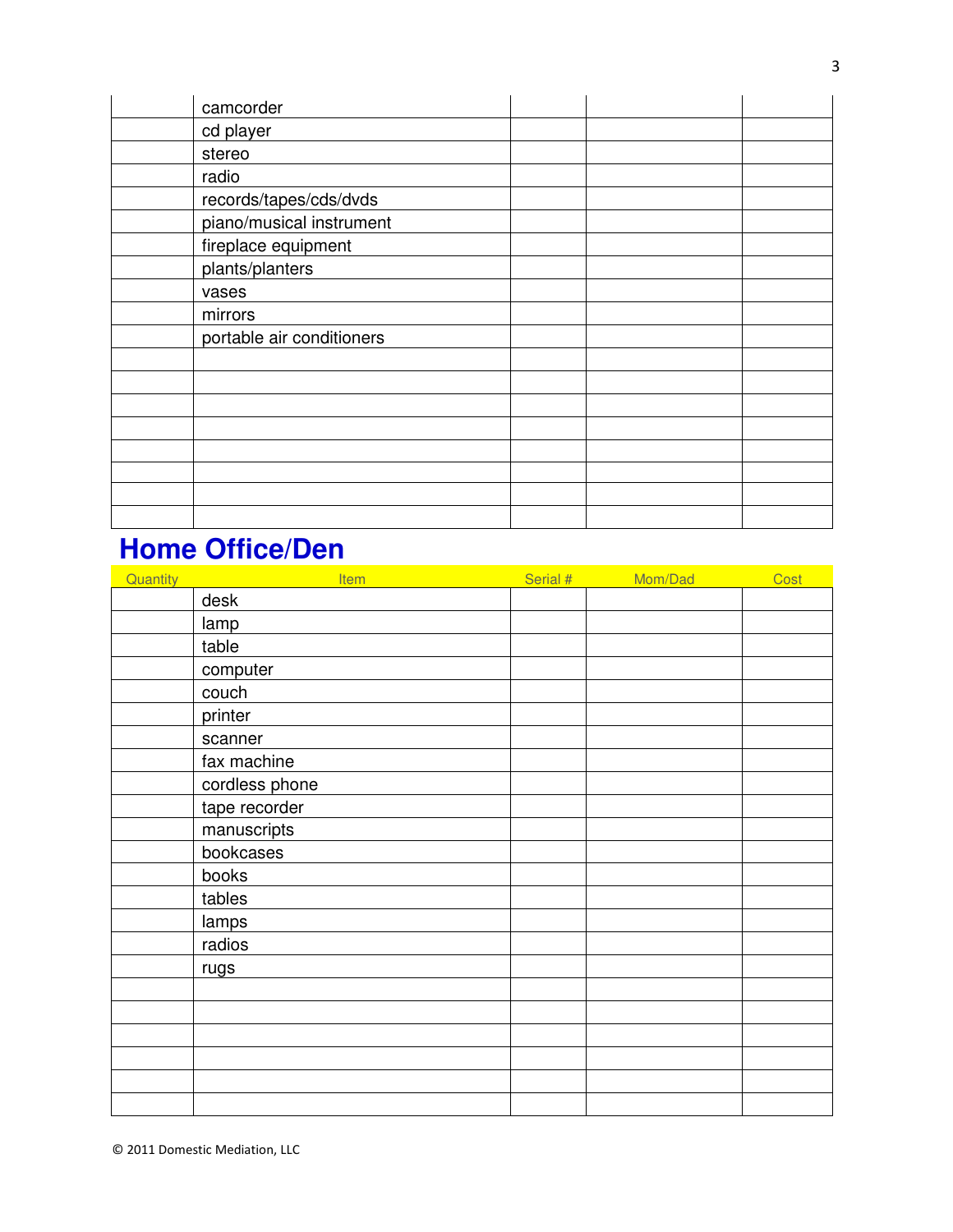#### **Halls**

| Quantity | <b>Item</b>                | Serial # | Mom/Dad | Cost |
|----------|----------------------------|----------|---------|------|
|          | furniture                  |          |         |      |
|          | pictures and wall hangings |          |         |      |
|          |                            |          |         |      |
|          |                            |          |         |      |
|          |                            |          |         |      |
|          |                            |          |         |      |
|          |                            |          |         |      |

#### **Bedrooms**

| Quantity | Item                     | Serial # Mom/Dad | Cost |
|----------|--------------------------|------------------|------|
|          | curtains/drape           |                  |      |
|          | carpet/rugs              |                  |      |
|          | headboard                |                  |      |
|          | mattress                 |                  |      |
|          | box springs              |                  |      |
|          | dressers                 |                  |      |
|          | chests                   |                  |      |
|          | dressing tables          |                  |      |
|          | night tables             |                  |      |
|          | lamps                    |                  |      |
|          | mirrors                  |                  |      |
|          | clocks                   |                  |      |
|          | radio                    |                  |      |
|          | television               |                  |      |
|          | wall hangings            |                  |      |
|          | bookcases                |                  |      |
|          | books                    |                  |      |
|          | portable air conditioner |                  |      |
|          | chairs                   |                  |      |
|          | desk                     |                  |      |
|          |                          |                  |      |
|          |                          |                  |      |
|          |                          |                  |      |
|          |                          |                  |      |
|          |                          |                  |      |
|          |                          |                  |      |
|          |                          |                  |      |
|          |                          |                  |      |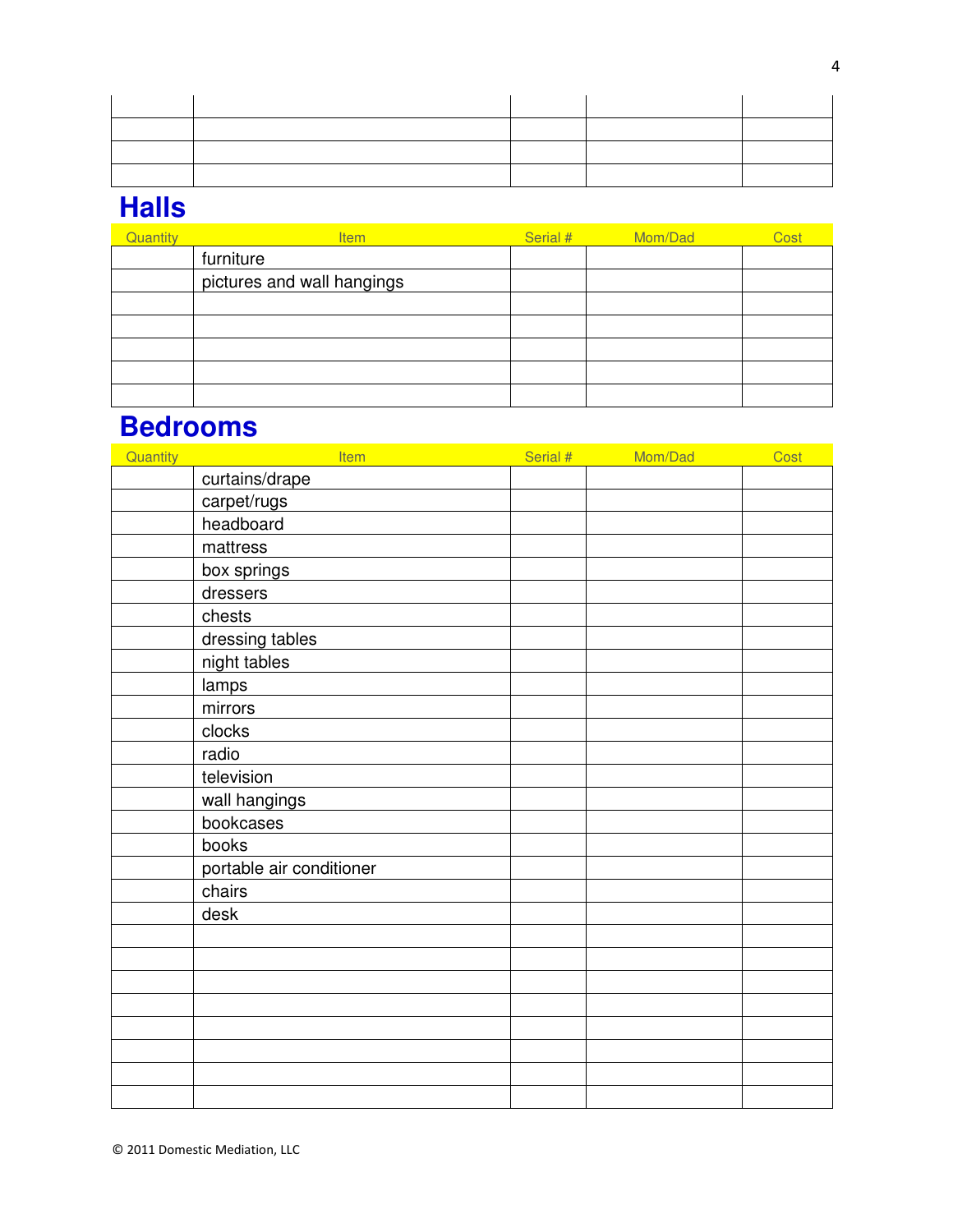### **Clothing**

| Quantity | <b>Item</b>               | Serial # | Mom/Dad | Cost |
|----------|---------------------------|----------|---------|------|
|          | pants                     |          |         |      |
|          | shirts                    |          |         |      |
|          | jackets                   |          |         |      |
|          | suits                     |          |         |      |
|          | skirts                    |          |         |      |
|          | shoes                     |          |         |      |
|          | belts, ties & accessories |          |         |      |
|          |                           |          |         |      |
|          |                           |          |         |      |
|          |                           |          |         |      |
|          |                           |          |         |      |
|          |                           |          |         |      |
|          |                           |          |         |      |

### **Bathrooms**

| Quantity | <b>Item</b>           | Serial # | Mom/Dad | Cost |
|----------|-----------------------|----------|---------|------|
|          | clothes hamper        |          |         |      |
|          | curtains              |          |         |      |
|          | electrical appliances |          |         |      |
|          | scale                 |          |         |      |
|          | shower curtains       |          |         |      |
|          | linen                 |          |         |      |
|          | toilet articles       |          |         |      |
|          | pictures              |          |         |      |
|          |                       |          |         |      |
|          |                       |          |         |      |
|          |                       |          |         |      |
|          |                       |          |         |      |
|          |                       |          |         |      |
|          |                       |          |         |      |

## **Garage/Attic/Basement/Shed**

| Quantity | <b>Item</b>         | Serial # | Mom/Dad | Cost |
|----------|---------------------|----------|---------|------|
|          | furniture           |          |         |      |
|          | luggage/trunks      |          |         |      |
|          | sports equipment    |          |         |      |
|          | toys/games          |          |         |      |
|          | boats               |          |         |      |
|          | trailers            |          |         |      |
|          | heater dehumidifier |          |         |      |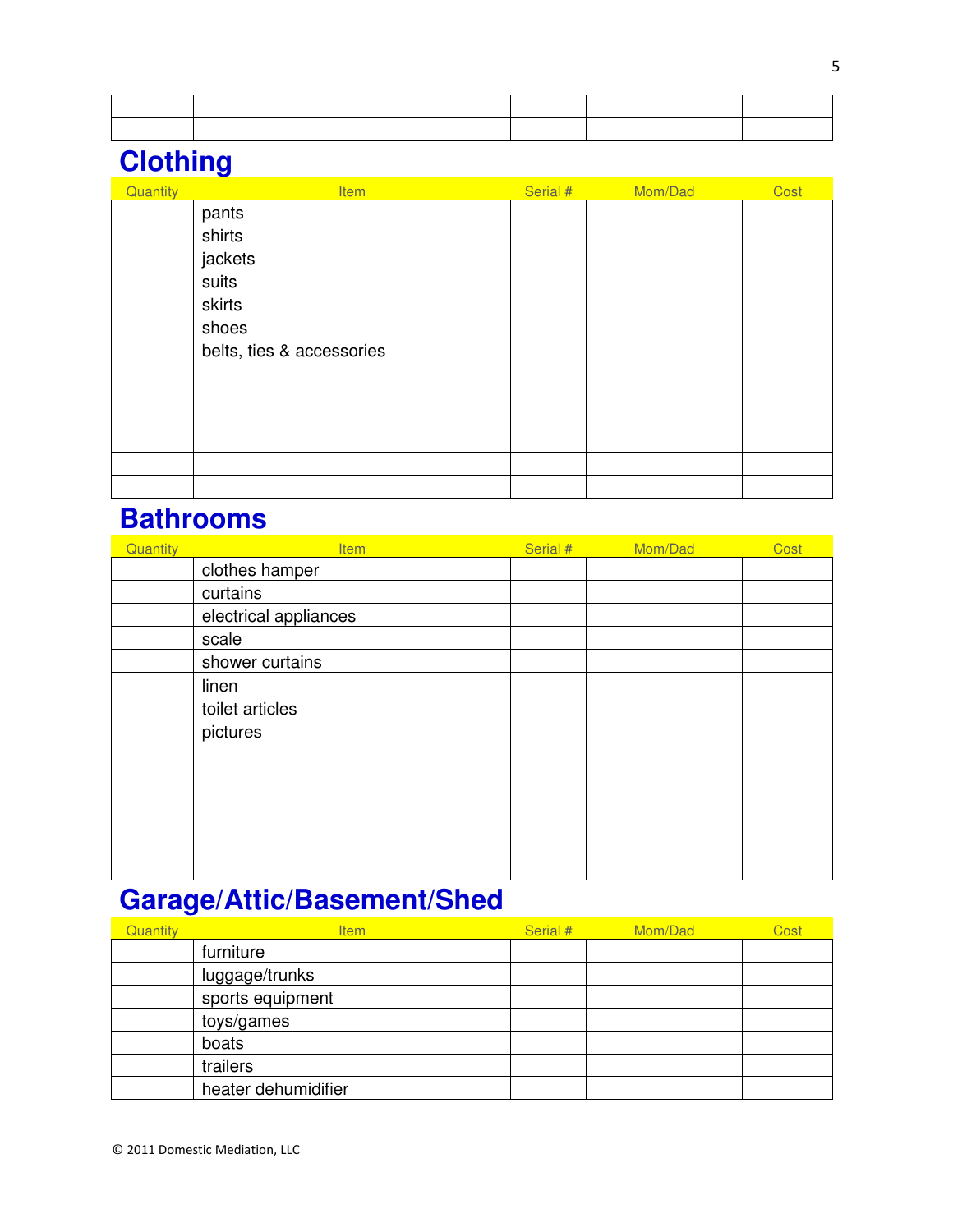| ornamental lawn items    |  |  |
|--------------------------|--|--|
| lawn mower               |  |  |
| shovels                  |  |  |
| spreaders                |  |  |
| sprinklers/hoses         |  |  |
| snow blower              |  |  |
| garden tools/supplies    |  |  |
| ladder/step stools       |  |  |
| work bench               |  |  |
| carpentry tools/supplies |  |  |
| holiday decorations      |  |  |
| canned food/supplies     |  |  |
| pet supplies             |  |  |
|                          |  |  |
|                          |  |  |
|                          |  |  |
|                          |  |  |
|                          |  |  |
|                          |  |  |
|                          |  |  |

### **Porch/Patio**

| Quantity | <b>Item</b>               | Serial # | Mom/Dad | Cost |
|----------|---------------------------|----------|---------|------|
|          | chairs                    |          |         |      |
|          | table                     |          |         |      |
|          | umbrella                  |          |         |      |
|          | floor covering            |          |         |      |
|          | outdoor cooking equipment |          |         |      |
|          | plant planters            |          |         |      |
|          |                           |          |         |      |
|          |                           |          |         |      |

### **Collector's Items/ Hobbies/Crafts**

| Quantity | <b>Item</b> | Serial # | Mom/Dad | Cost |
|----------|-------------|----------|---------|------|
|          |             |          |         |      |
|          |             |          |         |      |
|          |             |          |         |      |
|          |             |          |         |      |
|          |             |          |         |      |
|          |             |          |         |      |
|          |             |          |         |      |
|          |             |          |         |      |
|          |             |          |         |      |
|          |             |          |         |      |